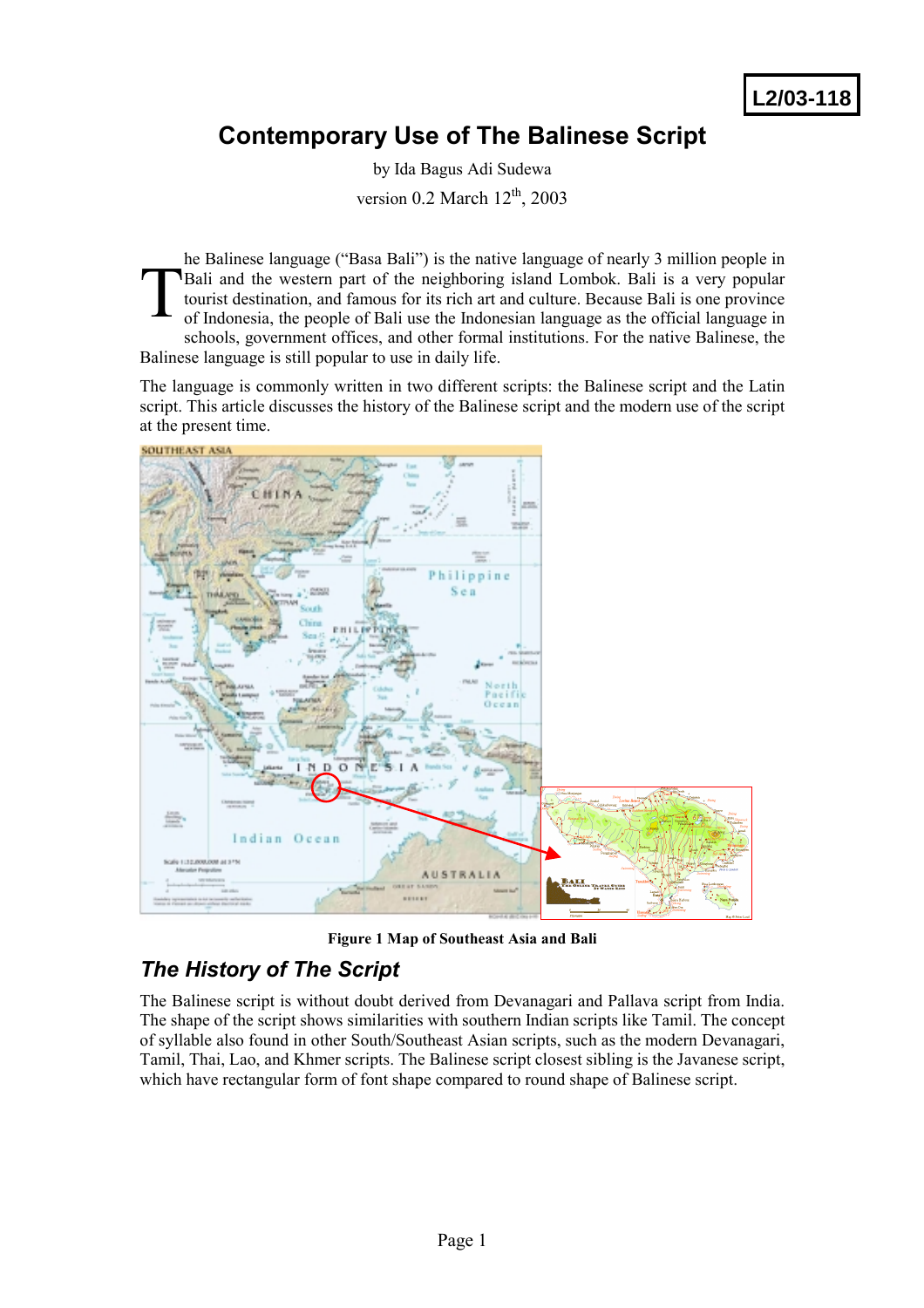|        | DU               | L'APHABET<br>PALLAVA<br>SIECLE DE |     |           |     | L'APHABET DU KAWI |        | <b>L'EPOQUE</b> | LA MOITIE DE |     |         |                           |     |             |
|--------|------------------|-----------------------------------|-----|-----------|-----|-------------------|--------|-----------------|--------------|-----|---------|---------------------------|-----|-------------|
| 5      | IV.              | v<br>VI                           | VII | VIII      | D.  | X                 | XI.    | XII.            | XIII         | XIV | XV      | <b>XVI</b><br><b>KVII</b> | 로   | <b>JAVA</b> |
| ha     | 2.0              | 2Ś                                | ۍ   | n         | S   | U)                | 1J)    | m               | Ō,           | ın  | ひへ      | $\mathfrak{v}$            | U)  | บท          |
| ma     | d                | み                                 | L   | L         | 4   | Н                 | д      | L               | L            | ム   | ĸ       | ѫ                         | 20  | $\infty$    |
| cа     | ದ                | نت                                | ے   | Δ         | Ь   | Δ                 | Δ      | 23              | δ            | S   | 95      | ಬ                         | යා  | 27          |
| ۳      | J                | J                                 | V   | Ĭ         | Ţ   | J                 | Т      | 5               | 5            | 5   | S       | r                         | J)  | 77          |
| ka     | t                | ψ                                 | Φ   | $\sigma$  | 币   | 币                 | Б'n    | FГ              | m            | m   | m       | $\overline{\nu}$          | эm  | ХM          |
| da     | Ε                | Ζ                                 | Ź   | L         | L   | ς                 | G      | G               | G            | c   | ε       | W                         | żС  | w           |
| łа     | ሕ                | y                                 | ふ   | А         | Α   | க                 | σr     | 67              | БP           | റ   | σr      | TY                        | m   | υTΙ         |
| Sa     | ను               | К                                 | ╜   | IJ        | μ   | IJ                | IJ     | ν               | Ц            | μ   | ับ      | Ц                         | 汕   | 2.3         |
| wa     | Л                | Δ                                 | ひ   | Õ         | Ò   | Ò                 | υ      | Ű               | ٣            | Ò   | ػ       | O                         | O   | IJ          |
| la     | į)               | $\Omega$                          | U   | N         | V   | Ù                 | πJ     | ĮИ              | πr           | N   | a       | 'n                        | ħĤ  | no          |
|        | Pal <sub>2</sub> | 21                                | لما | $\cup$    | υ   | υ                 | ک      | U               | Σ            | U   | z       | $\iota$                   | U   | nΠ          |
| dą     |                  |                                   | ఒ   |           | IJ  | υ                 | u      |                 | ε            |     | ద       | L)                        |     | nΛ          |
| ja     | Έ                | Έ                                 | ε   | Ē         | E   | E                 | Ε      | ε               | Б            | E   | ĩS      | ぴ                         | 93  | τß          |
| ya     | ıIJ              | IJ                                | ω   | ω         | сIJ | ω                 | Ш      | ш               | Ш            | Ш   | Ш       | Ш                         | ta) | Jaaq        |
| ña     | $_{\eta}$        | Þ                                 | m   | $\pi$     | rт  | $\epsilon$        | $\eta$ | 57)             |              |     | C٦      | <b>GY</b>                 |     | でつ にか       |
| $ma$ H |                  | H                                 | 뇐   | 9         | ઇ   | У                 | IJ     | g               | g            | s)  | E)      | S)                        | 创   | RΑ          |
| ga     | $\cap$           | ∩                                 | n   | $\bigcap$ | Ã   | Ч                 | ⌒      | π               |              | п   | $\prec$ | τJ                        | m   | m           |
| Ъa     | J                | n                                 |     |           | υ   | Ö                 | ഩ      | ා               | Э            | 6   | బ       | τY                        |     | ቁንን ይህ      |
| ła     | C                | Ć                                 | ۷   |           | Ŀ   |                   | ٤      |                 | ٤            | C   | L       | τη                        |     | どに          |

**Figure 2 The Development of Modern Javanese and Balinese Script** 

The arrival of Hindu and Buddha religions in the Indonesian archipelago introduces both Devanagari and Pallava scripts to native Indonesians. Since then they were somehow merged into Kawi, or Old Javanese script. This Old Javanese script is the base of now two modern scripts Javanese and Balinese.

The first evidence of Devanagari and Pallava scripts in Bali was discovered in Penataran Sasih Temple in the village of Pejeng, Tampaksiring, Southeast of Bali. It was found that the *stupas* there contain stamped marks made from clay. Those stamped marks contain scripts written using Pradevanagari or Siddhamatrka alphabet. The text itself is about a mantra of Buddha Tathagata. The other evidence was found in Blanjong Temple in the village of Sanur, Southern Bali. There is a monument of King Sri Kesari Warmadewa that contains scripts written in both Devanagari and Old Balinese alphabets.

The modern Balinese alphabet was not coming from the Old Balinese alphabet, but from the Old Javanese alphabet. It might be caused by centuries of Javanese Kingdom colonization in Bali, and also because of the mass migrations of Javanese fled to their colony following the fall of Majapahit Empire to Moslem Demak's army.

## *Literatures Written Using The Script*

The following literatures are traditionally written using the Balinese script.

## **Babad (History)**

Every clan in Bali has their own temple to pray to the ancestors. Every Balinese are obliged to know their ancestors' history, so they can pray at the "correct" family temple (and also pray at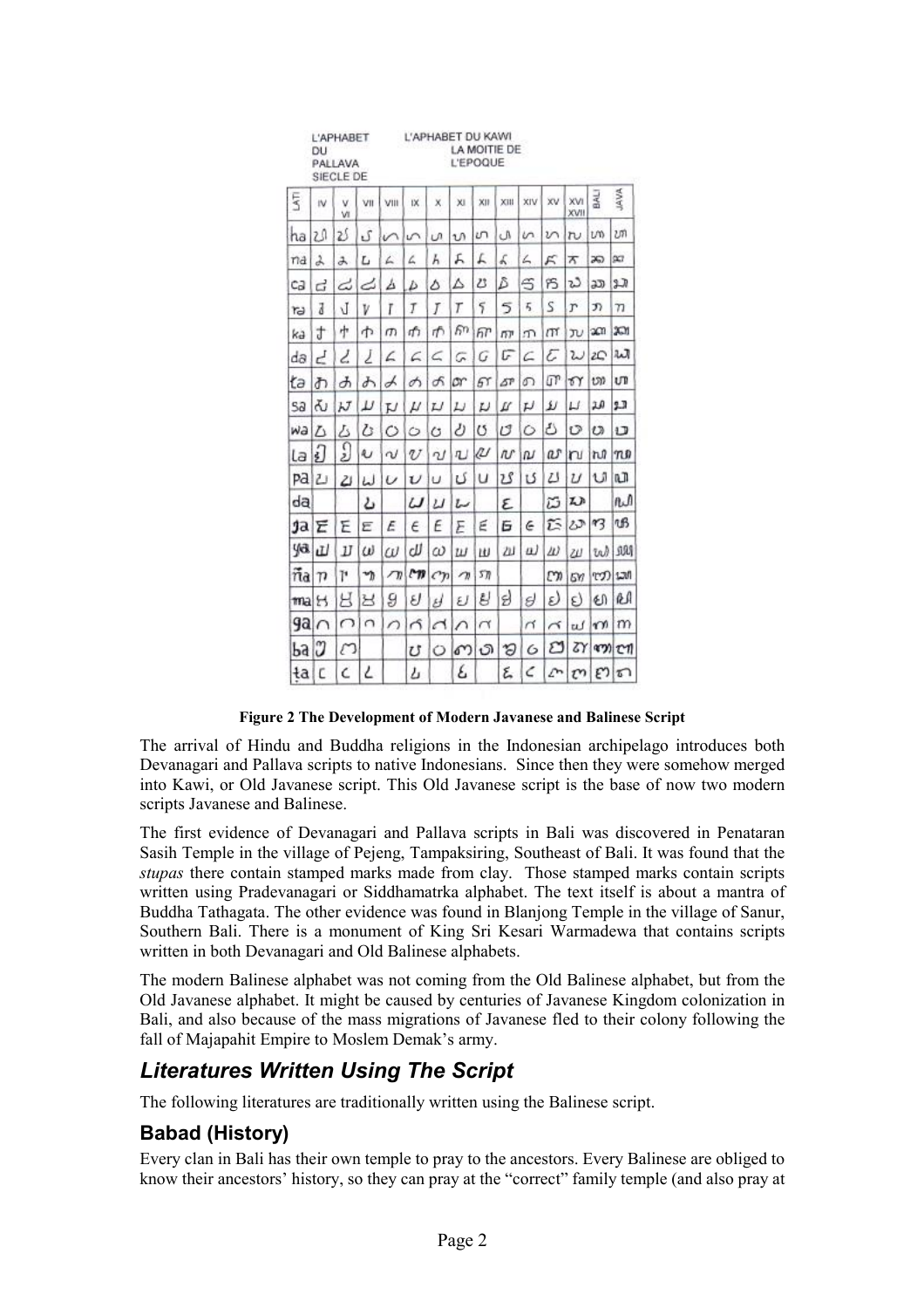public temples). The histories of clans are preserved in a form of literatures called 'Babad'. Some of the babads are Babad Kutawaringin, Babad Sri Narayana Krsna Kepakisan, Babad Satria Kelating, Babad Buleleng, Babad Pasek, and still many others.

#### **Usadha (Medicine Recipes and Curing Methods)**

Usada are text about traditional medicine and medicinal plants. Usada comes from a Sanskrit word, "ausadhi", which means medicine. There are a lot of usadha texts, that in Gedong Kertya lontar museum in Singaraja, the amount of Usadha lontar surpasses the number of non-Usadha lontar.

## **Kidung (Chorus)**

Kidung is the ritual chorus sung simultaneously by a dozen singers. The most well known kidung is Kidung Wargasari, describing the descendant of God and deities cheered by various offering of Gamelan music, songs, dance, foods, and other arts to receive their blessings. Kidung Malat is also popular with the love adventure of prince Panji and princess Rangkesari.

#### **Kakawin (Verses)**

The performance of *kakawin* is a ritualistic oral reading for a religious celebration, similar to that of the ancient Greek Rhapsodies. Reciting story from the epic of Ramayana, Mahabharata, and other stories one rhapsodist reads the poem in a highly strict musical rules and another alternately translates it into a high-dignified Balinese language. In contemporary Bali, numerous temple festivals and other religious celebrations feature kakawin recital on a special site with amplifier.

## **Gaguritan (Dramatic Recitation)**

Gaguritan is the traditional narrative rhyme written in Balinese language rather than Kawi language. The vocal types that compose a play of a Gaguritan are known as Pupuh. There are still about two dozen names of pupuh in Bali that are dominating the performance of Balinese opera, the Arja sung dance drama. Among the most popular gaguritan includes: Jayaprana, Senepati Salya, Sampik Engtay (based on a Chinese story), Tamtam, Cangak, and Basur.

## **Sekar Rare (Children's Story Telling)**

Sekar Rare is the Balinese lullaby, sung frequently by a (grand) mother to her (grand) baby, or by and among the playing children. There are a countless number of these types, with varying content from the clear narrative meaning to the tricky unsolved puns. These all are the source of various genres of the- Balinese tragedy, comedy, and tragicomedy.

## *The Media*

Since the early times, the Balinese script has been written in various media:

1) Stone carving (aka 'Prasasti'). This was the most popular media of the past. It is also the source of information that can be preserved through centuries. It is still used up until the present days, e.g. in temples to mark the temple establishment day and for other historical event.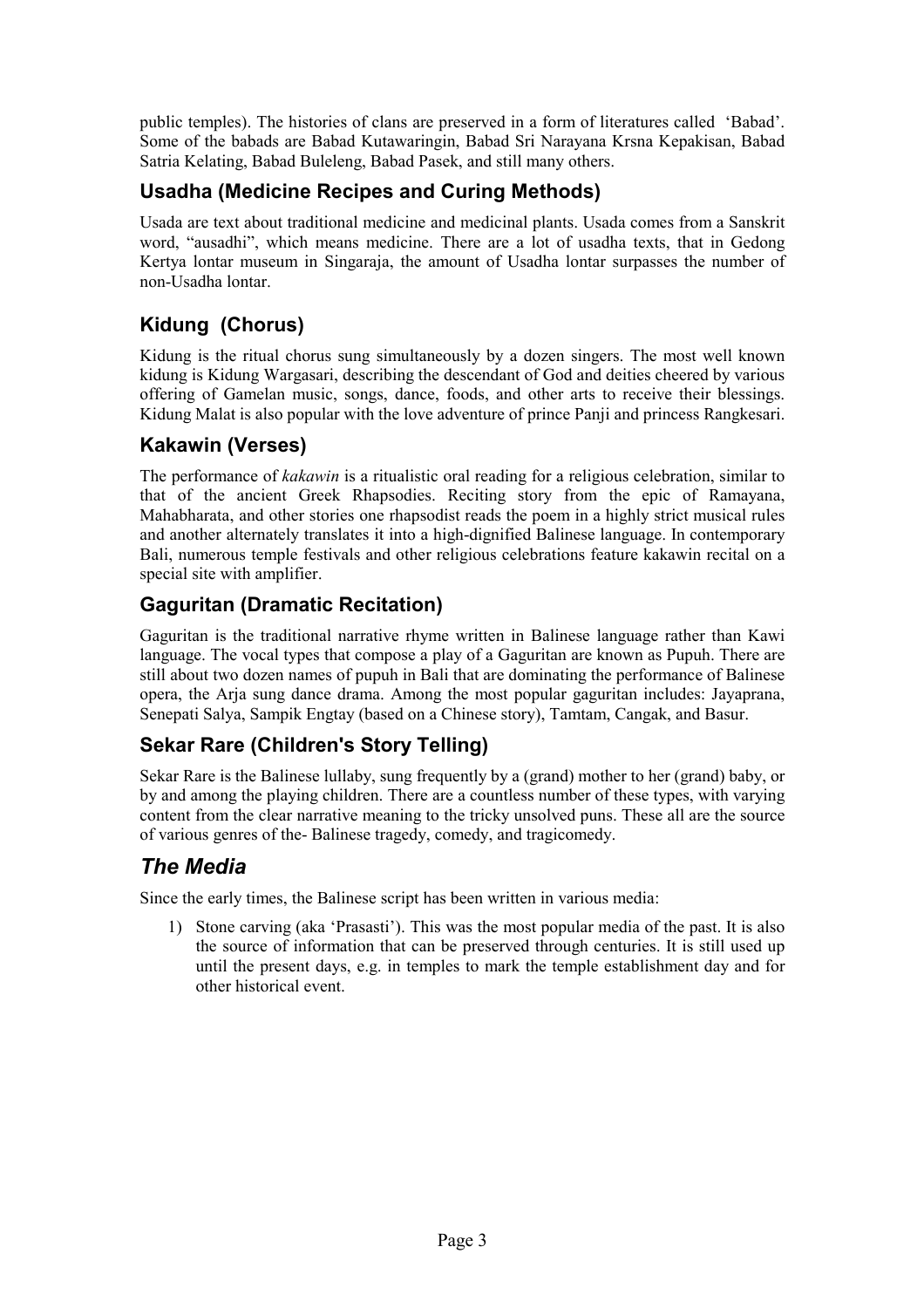

**Figure 3 A Modern Prasasti, about the re-opening of** 

#### **Pura Dalem Sanur after renovation**

2) Lontar palm leaves. This was the most popular media for writing stories, since nobody can carve stones to write thousands of lines. It was made from palm leaves - 'rontal' in Balinese.



**Figure 4 A Contestant in Lontar Writing Contest** 

**Table 1 The Number of Lontar in Collection** 

| N  | Location                                                                                                                                                                                                                 | <b>Lontar collection</b><br>(pieces) | Total          |      |  |
|----|--------------------------------------------------------------------------------------------------------------------------------------------------------------------------------------------------------------------------|--------------------------------------|----------------|------|--|
| о. |                                                                                                                                                                                                                          | Usadha                               | Non-<br>usadha |      |  |
| 1. | Gedong Kirtya, Singaraja (Museum Lontar)                                                                                                                                                                                 | 182                                  | 244            | 426  |  |
| 2. | Central Library of Balinese Culture Denpasar (based<br>on Suweda et al. 1999)                                                                                                                                            | 45                                   | 1704           | 1749 |  |
| 3. | Library of University of Hindu Indonesia (previously<br>Institute of Hindu Dharma)                                                                                                                                       | 6                                    | 146            | 151  |  |
| 4. | Library of the University of Dwijendra, Denpasar                                                                                                                                                                         | 12                                   | 101            | 113  |  |
| 5. | Library of the Faculty of Letters, Udayana University,<br>Denpasar                                                                                                                                                       | 62                                   | ?              | ?    |  |
| 6. | Usada lontar in Balinese villages particularly<br>belonging to personal collections, village pure's<br>(temples), 'Balian' (dukun - Balinese traditional<br>doctor), kelihan (heads of Balinese adat/cultural<br>system) | N/A                                  | N/A            | N/A  |  |

Lontars are often considered sacred, and not every person can study its contents. Kids and young people are usually not permitted to read lontar. There is even a special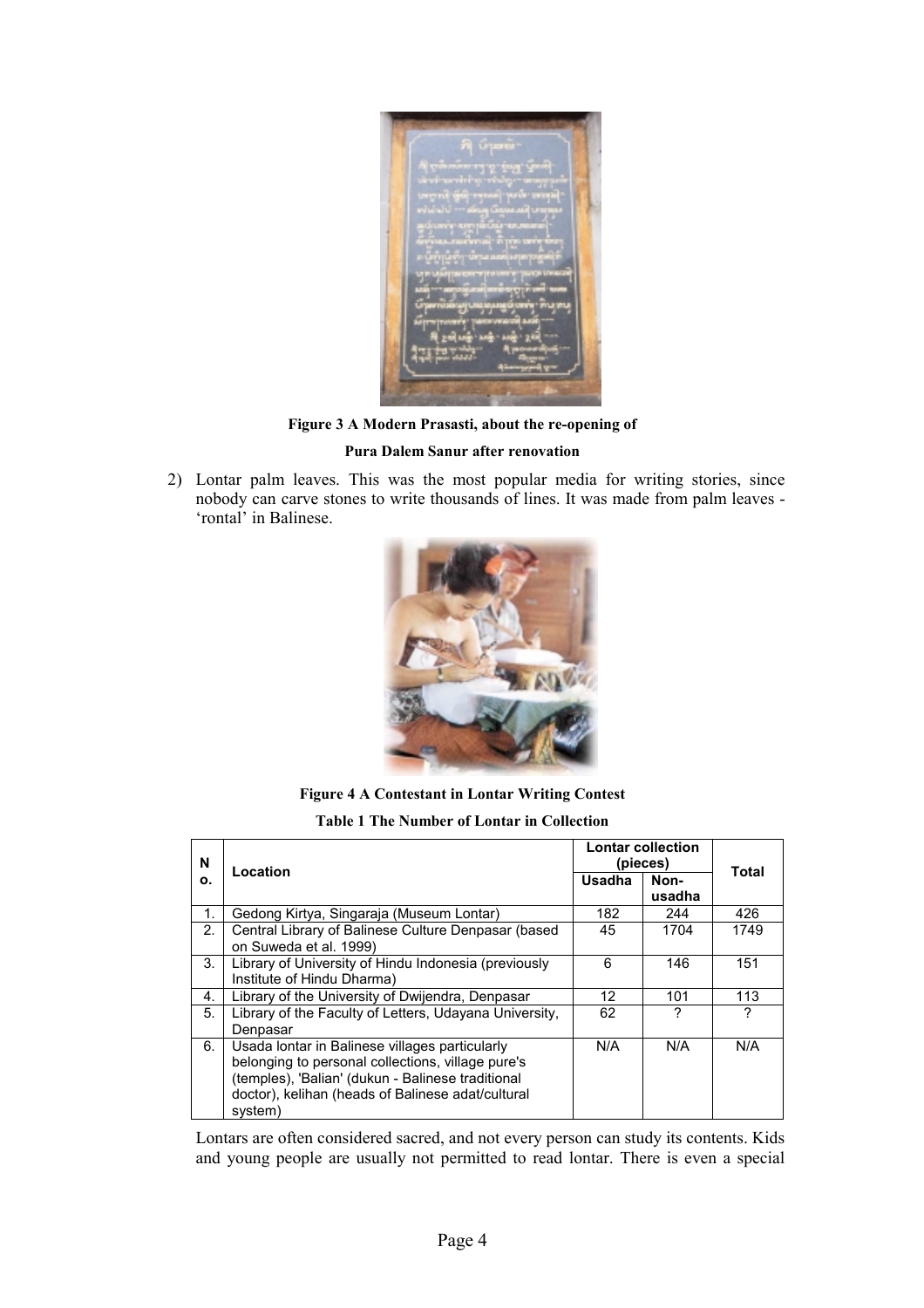holy day that people bless lontar collection that they have. It is the science day, Saraswati.

3) Paper. Once the Balinese people know about papers and learn about publishing, the contents of lontar were start moving into more practical media, paper. Almost every Balinese family read religious texts from books instead of lontar. Lontar remains sacred, while the contents are no longer sacred and can be read by anyone from books.



**Figure 5 A Book "Kidung Tantri"** 

Some of the kakawin already sold as books are:

- a) Kakawin Ramayana
- b) Kakawin Mahabharata and Bharata Yudha
- c) Kakawin Arjuna Wiwaha
- d) Kakawin Lubdaka
- e) Kakawin Ni Dyah Tantri
- f) and many others
- 4) Digital Media. Efforts had been made to preserve the lontar manuscript using the computer. Many lontars were converted into digital image. Various Compact Disc have been circulated in the community, and some are downloadable from the Internet, allowing people to access it from all over the world.

In addition of lontar image capturing, a computerized TrueType font for Windows of Balinese script is also available. It was developed by a Balinese I Made Suatjana and is freely downloadable from [http://www.babadbali.com/aksarabali/balisimbar.htm.](http://www.babadbali.com/aksarabali/balisimbar.htm) This font is widely used for many published books.

## *Public Places*

Most of the streets in Denpasar (the capital city of Bali) now have street names written in both Latin and Balinese. And so do the villages' border sign ("Welcome to the ... Village").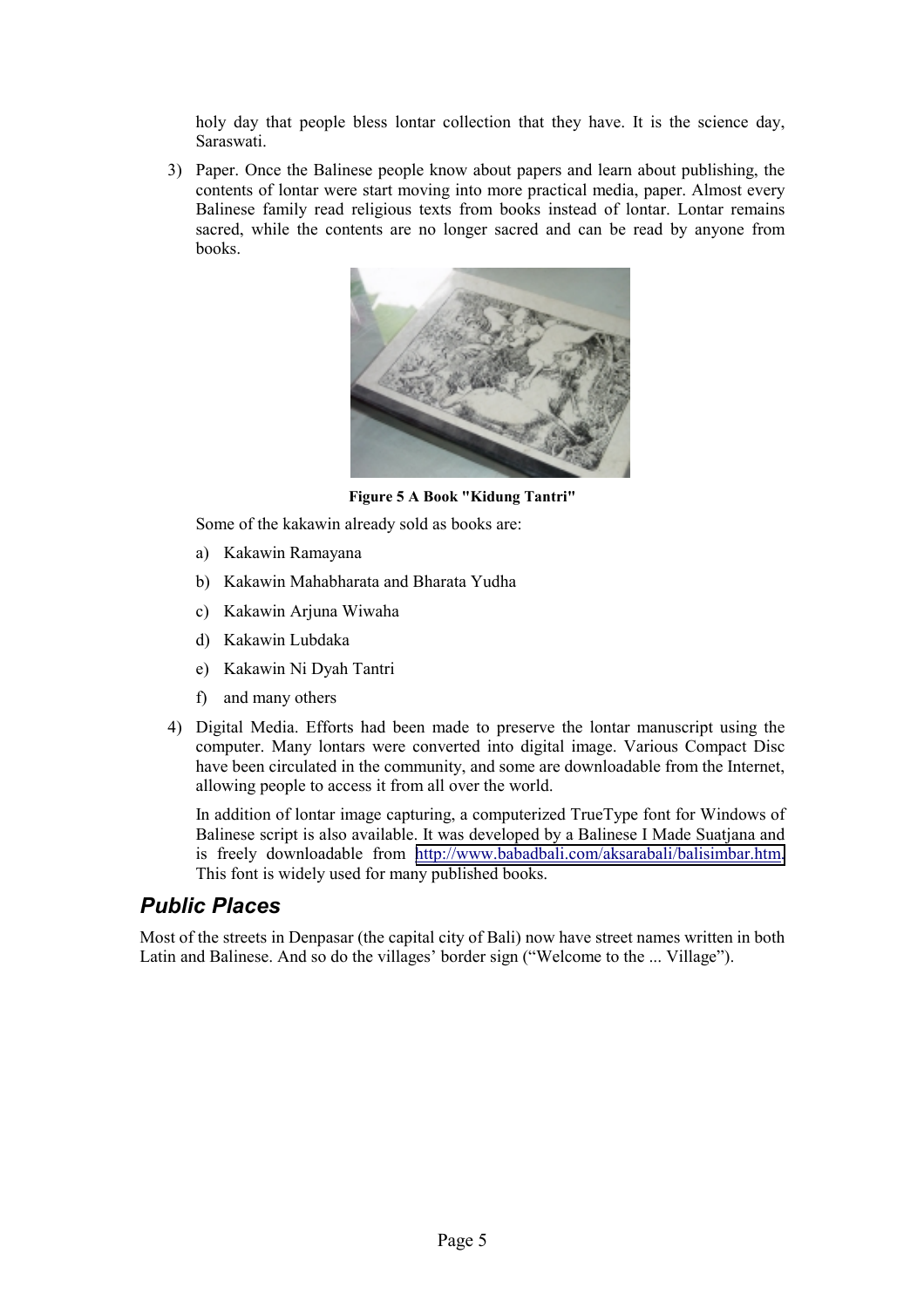

**Figure 6 Street Names in Bali**

Traditionally, temple announcements are in Balinese script, often without any Latin scripts at all. Building names inside the temples are also written in Balinese.



**Figure 7 "Medal" Sign, means "Exit"**

Government offices' building names are always in Balinese. But it doesn't apply to any letterheads or documents.



**Figure 8 Bulding Names** 

## *Sekaha Pesantian*

Perhaps the most frequent use of Balinese scripts is in 'Sekaha Pesantian' (Kakawin Reading Group) in *banjar*.

A little explanation about Balinese community should help here. The smallest organization of a neighborhood is called *banjar*. The size of one banjar varies from ten to hundreds of families. A complete banjar has its own kindergarten, youth group, women group, gamelan musical group, kakawin reading group, and now even an internal security group (*pacalang*). There are approximately around 1300 banjars exist in the island with population around three million.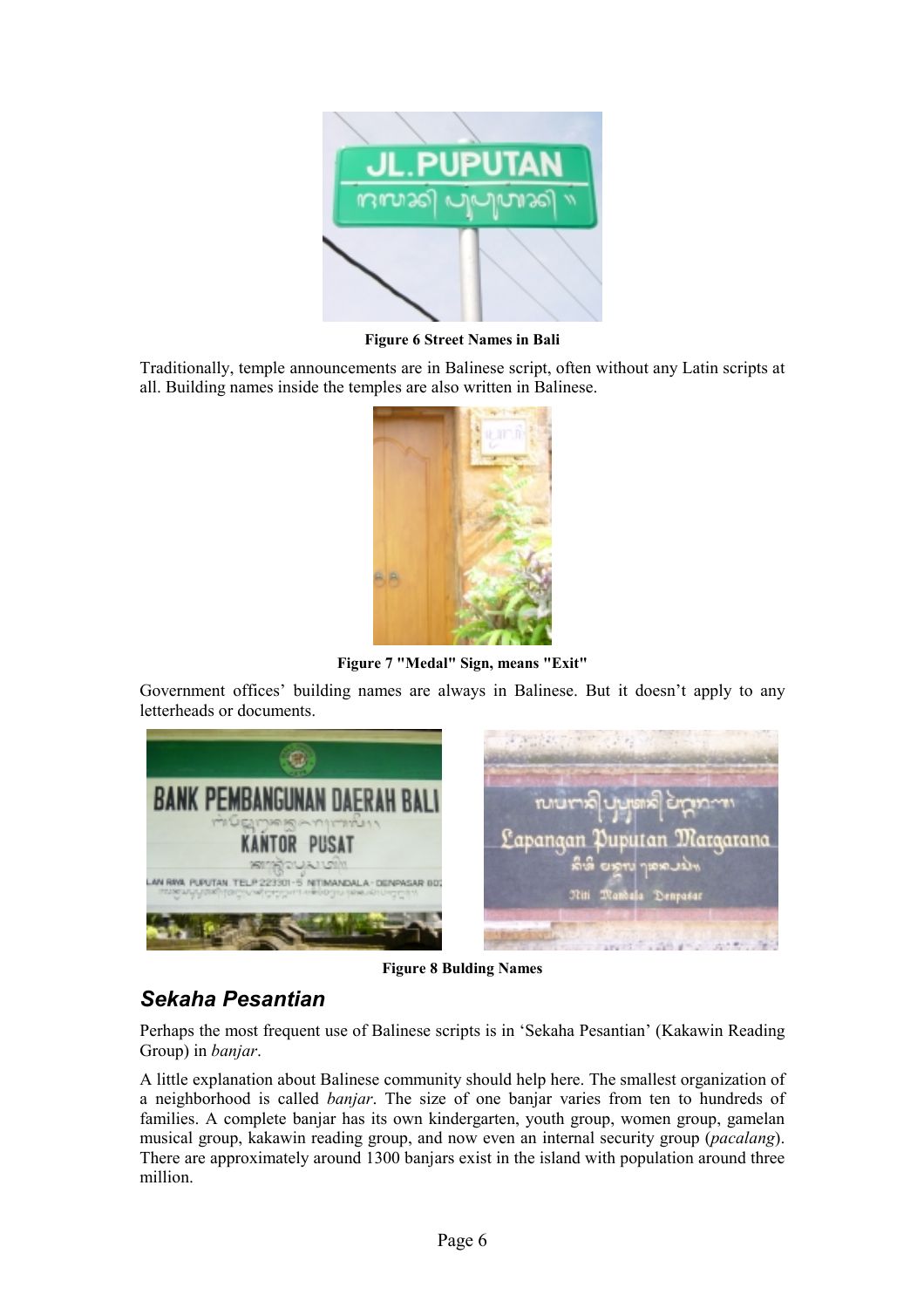Banjars in nearby location formed *desa pakraman* (village). Unfortunately, the *sekaha pesantian* organizations are loose and no sekaha pesantian exists at the village level.



**Figure 9 A Banjar and Its Activity Groups. Look at one Sekaha Pesantian**

My father is a member of sekaha pesantian in our banjar. As a kid, I followed him went to the sekaha reading sessions. The situation was similar to the one in a karaoke room, everyone is eager to take turn reading. In one turn, there were three people participating; one reading (sounds more like singing) the Kawi text, one translating to Balinese, and the last one telling the description about the meaning or the moral story of the verse. Of course the singing part is the most exciting one that also requires the higher skills. Those sessions can take hours, even from dusk until dawn.

The percentage of women in the sekaha is generally low. It is perhaps related to the traditional view of women in domestic matters and lack of interest among the women themselves. But there are no rules whatsoever about women membership, anyone can join the group.

Sadly, for most of the Balinese, there are no habits of writing new literatures. Old literatures are reproduced and recited over and over for years. Maybe writing is a strange activity for the Balinese, because of its individualistic nature compared to social gathering of sekaha sessions.

Less frequently, sekaha pasantian also formed in office or schools, which together with banjars' sekeha continue to preserve the tradition of pasantian.

#### *Learning The Script in Public Schools*

The Indonesian proclamation of Independence on August  $17<sup>th</sup>$  1945 brought the Indonesian archipelago together in one state. The founding fathers of Indonesia decided on Bahasa Indonesia as the national and official language. Bahasa Indonesia originally was a dialect of Malay spoken by people of Riau in Sumatra Island. This dialect is commonly written in Latin script, and less frequently using a kind of Arabic script called *Jawi*.

Since the introduction of Bahasa Indonesia to the Balinese people, it becomes the official language in Bali also, used commonly in schools and offices, although people still are using the native Balinese language in daily life.

Although math and sciences are taught using Bahasa Indonesia, the Balinese language and alphabets is a compulsory subject for primary and secondary school students in Bali. Since the 3rd grade in school, students spend two hours weekly to study the language and the alphabet, the same hours they also spend for learning English.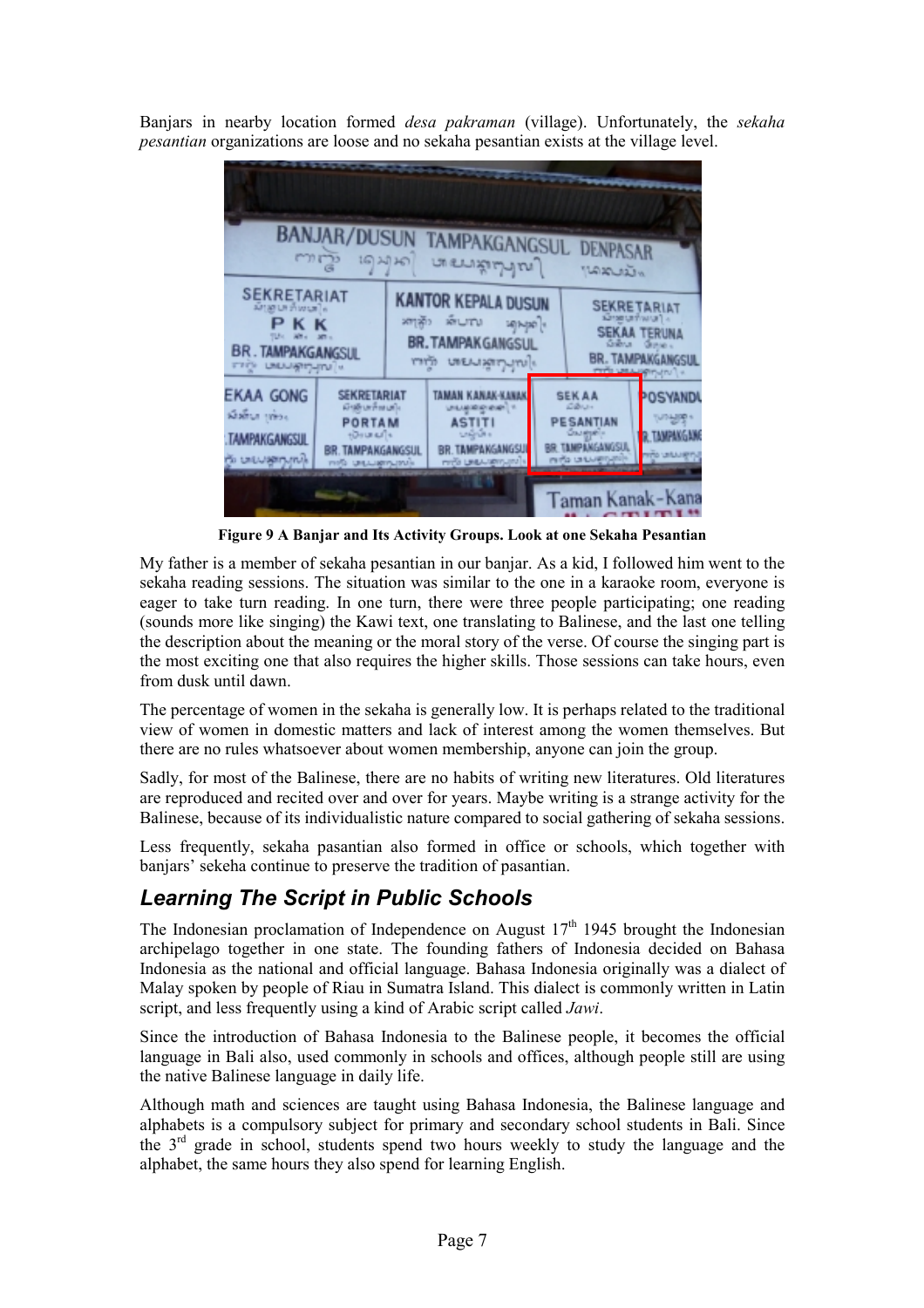For most students, learning Balinese language is fun, because most of them already use it at home and in other traditional community group. But learning the scripts is not as easy. How can a student master an alphabet if they only use it for two hours a week? There's a popular saying among students "*malajah basa bali, macane takutin*" which has double meaning, "*learning Balinese language, we are afraid of the reading part*" or "*learning Balinese language, we are afraid of tiger*". That's why, after I graduated from high school, only one person in my class could read the Balinese script with a decent speed. And that's after ten years of learning!

The most popular book for students learning the Balinese script is "Purwa Aksara", by author I Wayan Simpen, A.B. This man of letters actually had written all the Purwa Aksara editions ranging from  $3<sup>rd</sup>$  grade until  $12<sup>th</sup>$  grade. They are reprinted over and over again without major modifications maybe from 1970s until the present date. In one text, we still can read that the price for one plate of rice is Rp 25, which is nonsense for year 2003 (at least Rp 2000 now for decent meal).



m yypyig  $1 7 7 | 3 \cdots 7 | 7 7 7 1 3 | 3 0$ ကြီး ပေး ပက္က ကို ကုန္း လံုး ပေး ယူ ဆိ ອລິທິງພາຫຼວງ ມີ ກຸກ ພິການ ທ່ີຍິງ  $50001.5500...$  $201$ ယော မါဆက္၍ ၅၀၇၈ ၈ ကွာ ထဲ စရား Types derived mathias Help for forest readered by **PY HIP AN** 

**Figure 10 Purwa Aksara - Cover and Inside** 

There are rarely any grammar lessons inside Purwa Aksara and the contents are mostly texts. The teachers are expected to teach the letters, grammar, and rules then use Purwa Aksara for students to practice reading. The emphasis of the course is mostly on reading, not writing. It is one reason the lack of students' capability of reading. I personally feel that writing is essential for learning an alphabet. One can read a text fluently with continuous reading practice, then will forget it within a week. Writing (not only copying), in the other hand, would make the brain memorize the letters more permanent than only reading.

In Purwa Aksara for elementary school, a lot of the contents are nouns and their picture. For more advanced students in high school, the book contains mostly short stories. I remembered in my high school times, each student had to read one or two paragraph of text loudly in front of the class. Because of the inability of most of the students to read the whole story, we took the short cut. The first student in the teacher's list is always read the first paragraph. He is a lucky guy (His name starts with 'A', that's why he was always first). The remaining of the class guessed his/her part, and learnt only those paragraphs. If he/she wrongly guessed, he/she was in trouble, and might stand in front of the class until the bell rang.

The English courses, which took the same two hours a week enjoyed more attention both from the teachers or the students. While teaching Balinese is a part time job (Balinese language teachers are actually teach other subjects, usually also teach Hindu Religion subject), English teachers are really English teachers. They are educated as English teacher. They can have part time job as tour guides, or giving private English courses after school